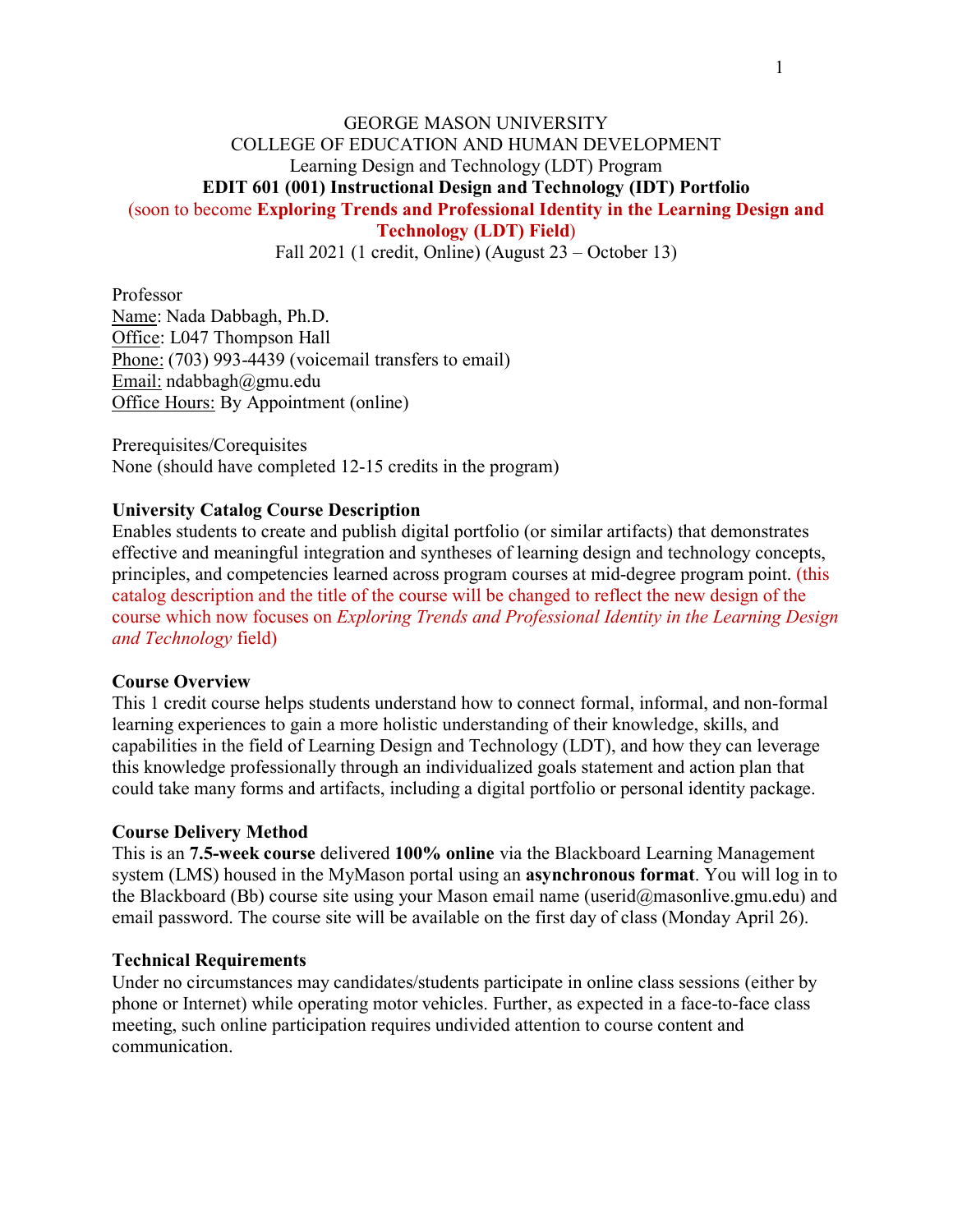To participate in this course, students will need to satisfy the following technical requirements:

- High-speed Internet access with standard up-to-date browsers. To get a list of Blackboard's supported browsers see[:](https://help.blackboard.com/Learn/Student/Getting_Started/Browser_Support#supported-browsers) [https://help.blackboard.com/Learn/Student/Getting\\_Started/Browser\\_Support#supported](https://help.blackboard.com/Learn/Student/Getting_Started/Browser_Support#supported-browsers)[browsers](https://help.blackboard.com/Learn/Student/Getting_Started/Browser_Support#supported-browsers)
- To get a list of supported operation systems on different devices see[:](https://help.blackboard.com/Learn/Student/Getting_Started/Browser_Support#tested-devices-and-operating-systems) [https://help.blackboard.com/Learn/Student/Getting\\_Started/Browser\\_Support#tested-devices](https://help.blackboard.com/Learn/Student/Getting_Started/Browser_Support#tested-devices-and-operating-systems)[and-operating-systems](https://help.blackboard.com/Learn/Student/Getting_Started/Browser_Support#tested-devices-and-operating-systems)
- Students must maintain consistent and reliable access to their GMU email and Blackboard, as these are the official methods of communication for this course.
- Students may be asked to create logins and passwords on supplemental websites and/or to download trial software to their computer or tablet as part of course requirements.
- The following software plug-ins for PCs and Macs, respectively, are available for free download: [Add or delete options, as desire.]
	- o Adobe Acrobat Reader:<https://get.adobe.com/reader/>
	- o Windows Media Player: [https://support.microsoft.com/en-us/help/14209/get-windows](https://support.microsoft.com/en-us/help/14209/get-windows-media-player)[media-player](https://support.microsoft.com/en-us/help/14209/get-windows-media-player)
	- o Apple Quick Time Player: [www.apple.com/quicktime/download/](http://www.apple.com/quicktime/download/)

# **Expectations**

- Course Week: Our course week will begin on **Monday** and end on **Sunday**.
- Log-in Frequency: Students must actively check the course Blackboard site and their GMU email for communications from the instructor, class discussions, and/or access to course materials **at least 3 times per week**. In addition, students should plan to attend all**synchronous meetings (if any)**. Recordings of synchronous meetings will be available but it is highly recommended that students attend those meetings. The instructor may cancel some of those meetings with due notice depending on course progress and learning needs.
- Participation: Students are expected to actively engage in all course activities throughout the semester, which includes viewing all course materials, completing course activities and assignments, and participating in course discussions and group interactions.
- Technical Competence: Students are expected to demonstrate competence in the use of all course technology. Students who are struggling with technical components of the course are expected to seek assistance from the instructor and/or University technical services.
- Technical Issues: Students should anticipate some technical difficulties during the semester and should, therefore, budget their time accordingly. Late work will not be accepted based on individual technical issues.
- Workload: Please be aware that this course is **not** self-paced. Students are expected to meet *specific deadlines and due dates listed in the Class Schedule (timeline) section of this syllabus.* It is the student's responsibility to keep track of the weekly course schedule of topics, readings, activities and assignments due.
- Instructor Support: Students may schedule a one-on-one meeting to discuss course requirements, content or other course- related issues. Those unable to come to a Mason campus can meet with the instructor via telephone or web conference. Students should email the instructor to schedule a one-on-one session, including their preferred meeting method and suggested dates/times.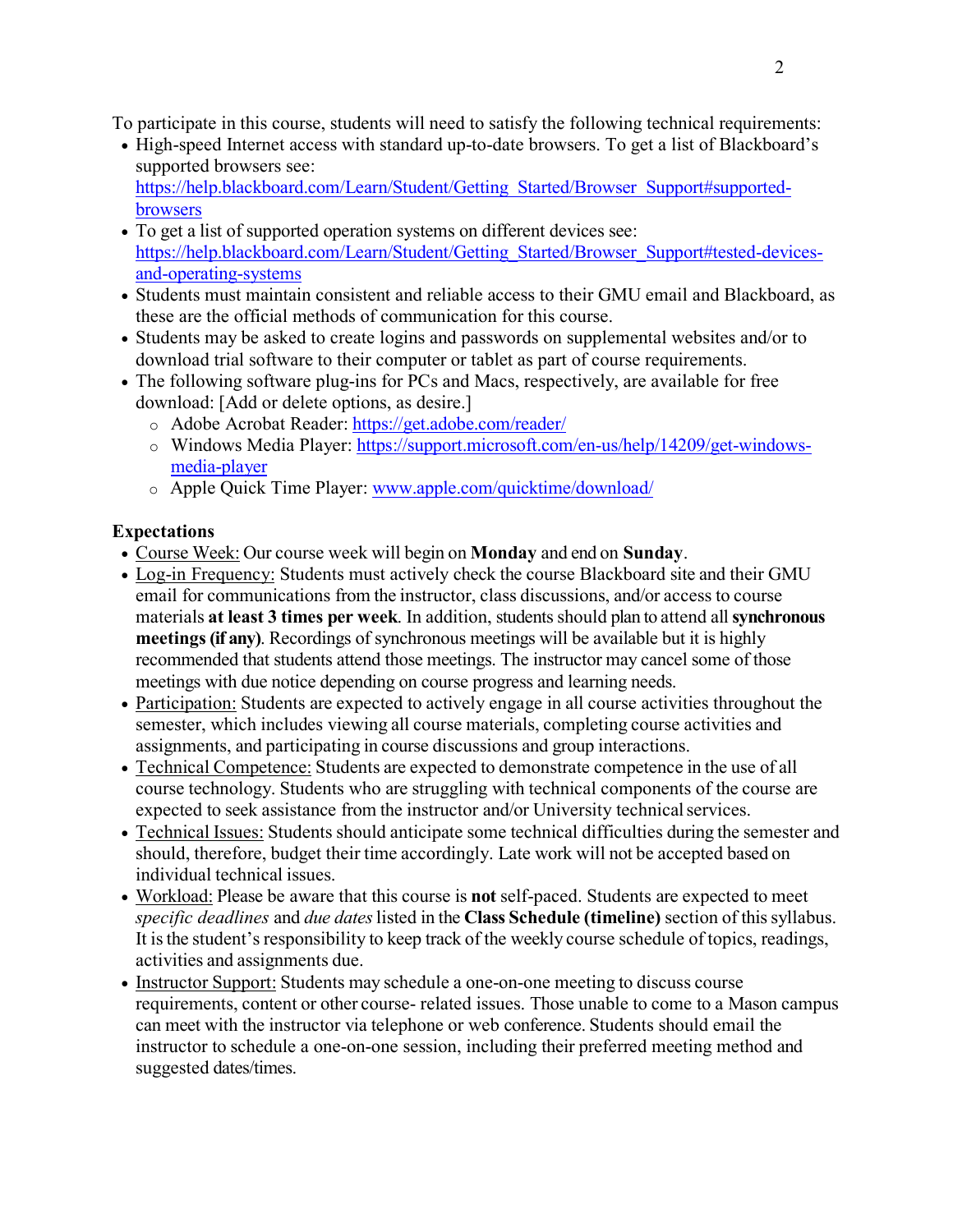- Netiquette: The course environment is a collaborative space. Experience shows that even an innocent remark typed in the online environment can be misconstrued. Students must always re-read their responses carefully before posting them, so as others do not consider them as personal offenses. *Be positive in your approach with others and diplomatic in selecting your words*. Remember that you are not competing with classmates, but sharing information and learning from others. All faculty are similarly expected to be respectful in all communications.
- Accommodations: Online learners who require effective accommodations to ensure accessibility must be registered with George Mason University Disability Services.

## **Learner Outcomes or Objectives**

This course is designed to enable students to do the following:

- Integrate and synthesize new trends in the field of learning design and technology that are of interest academically and professionally.
- Develop academic and professional goals related to the learning design and technology field.
- Formulate specific plans to achieve those goals through coursework and/or formal and informal learning activities.
- Develop a personal identity package to express your professional identity through a communication tools of your choice.

## **Professional Standards**

Upon completion of this course, students will have met the following professional standards based on the 2012 IBSTPI [\(International Board of Standards for Training, Performance, and](http://ibstpi.org/introducing-the-2012-instructional-design-competencies/)  [Instruction\)](http://ibstpi.org/introducing-the-2012-instructional-design-competencies/) Instructional Design Competency categories:

- Professional Foundations
	- o Communicate effectively in visual, oral and written form. (essential)
	- o Update and improve knowledge, skills, and attitudes pertaining to the instructional design process and related fields. (essential)
- Planning and Analysis
	- o Analyze the characteristics of existing and emerging technologies and their potential use. (essential)
- Management
	- o Manage partnerships and collaborative relationships. (managerial)

# **Required Text**

Walcutt, J.J. & Schatz, S. (Eds.) (2019). *[Modernizing Learning: Building the Future Learning](https://adlnet.gov/assets/uploads/Modernizing%20Learning.pdf)  [Ecosystem.](https://adlnet.gov/assets/uploads/Modernizing%20Learning.pdf)* Washington, DC: Government Publishing Office. License: Creative Commons Attribution CC BY 4.0 IGO Available Online.

## **Course Performance Evaluation**

Students are expected to submit all assignments on time in the manner outlined by the instructor (e.g., Blackboard, hard copy).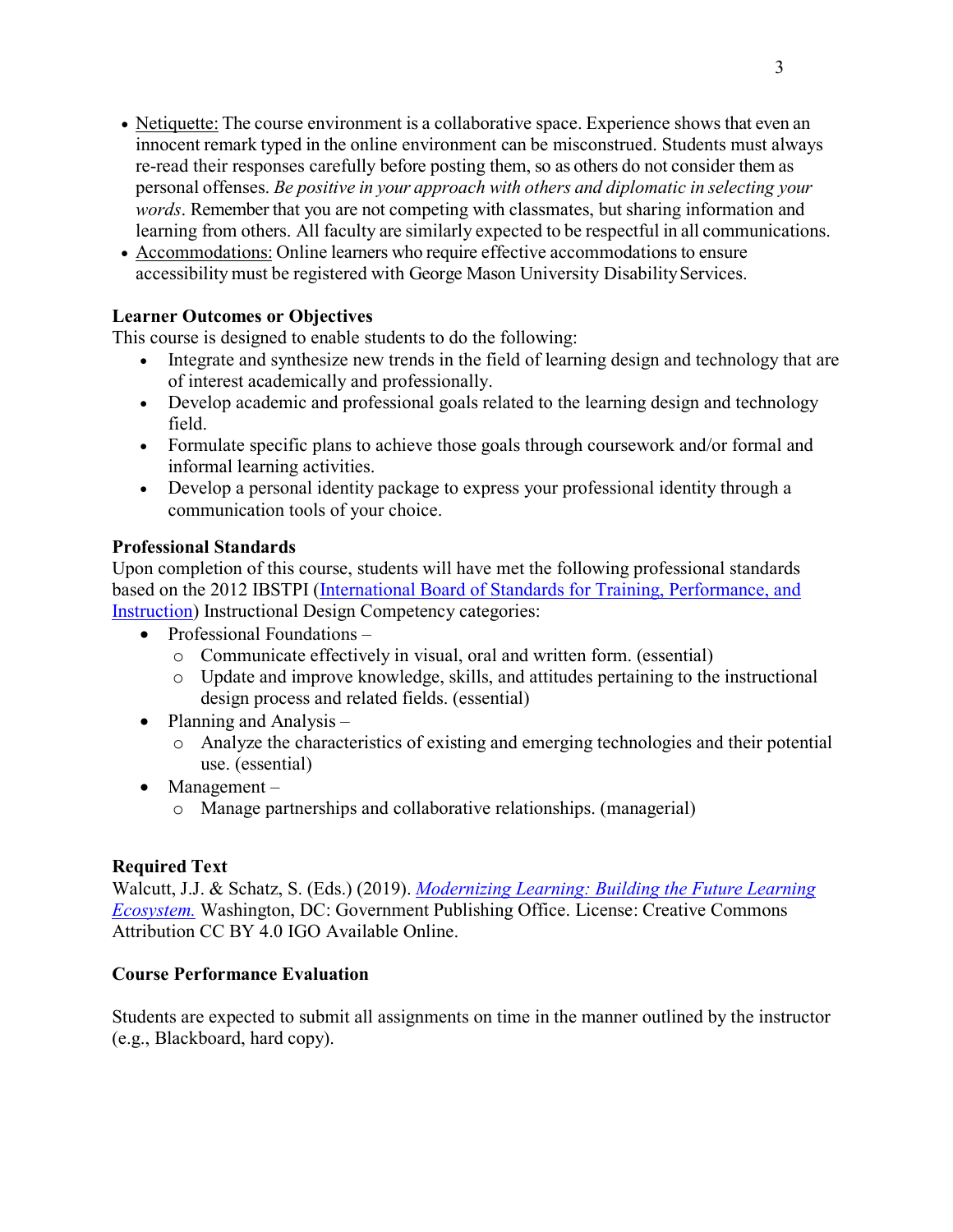### **Learning Activities, Performance Based Assessments, and Grading Policy**

### **Participation (20% of grade)**

During this course, you will have multiple asynchronous participation activities. These provide opportunities to share knowledge, ideas, and resources and to reflect on various topics. Review the specific instructions for each activity.

- *Sharing Knowledge:* In some weeks you are asked to research information on industry trends and share what you find with your peers by posting to the course Padlet.
- *Discussions:* Discussions provide a platform for reflecting on the course topics and the resources shared by your peers. They also provide an opportunity to continue building your professional network. Early in the course you are encouraged to complete a selfassessment. This is aimed at helping you focus on your capabilities and begin working on your goals statement. This self-assessment will influence several discussions and knowledge sharing.

All participation assignments are worth 10 points each. Together they account for 20% of your final course grade. For grading criteria, refer to the Participation Rubric in the Blackboard course site. View the rubric through the My Grades link using the View Rubric option.

### **Goals Statement and Action Plan (50% of grade)**

During this course, you will develop a **Goals Statement and an Action Plan**. Together these are meant to help in the short term as you focus your activities during the remainder of this program and to also provide a longer-term focus on your goals and actions after graduation. Resources are provided on the Blackboard course site to help you get started on the goals statement taking into consideration your educational, personal, and professional goals. We recommend connecting what you have learned through the self-assessment, research into industry trends, and your personal interests to identify your goals. You may also want to revisit the Individual Learning Plan you developed in EDIT 704 to see how it fits in with your goals statement.

Developing an **Action Plan** helps you focus your activities toward achieving your goals and provides a way to measure your success. Some of the questions you want to address to develop your action plan are: What is your plan for achieving each goal? What is your timeline? Does one goal require completing another goal first? What resources will you need to find or develop? Resources are provided in the Blackboard course site to help you develop your action plan.

The **Goals Statements and Action Plan** will be graded as one final assignment which is worth **50 points** and accounts for **50**% **of your final course grade.** For grading criteria, refer to the Goals and Action Plan Rubric in the Blackboard course site.

### **Personal Identity Package (30% of grade)**

The **Personal Identity Package** refers to the wide variety of communication tools you may have to use during your career to express your professional experiences, skills and goals to potential clients, employers, or collaborators. Each of these tools or resources helps to tell your story and market your skills.

Some possible resources may include (but are not limited to):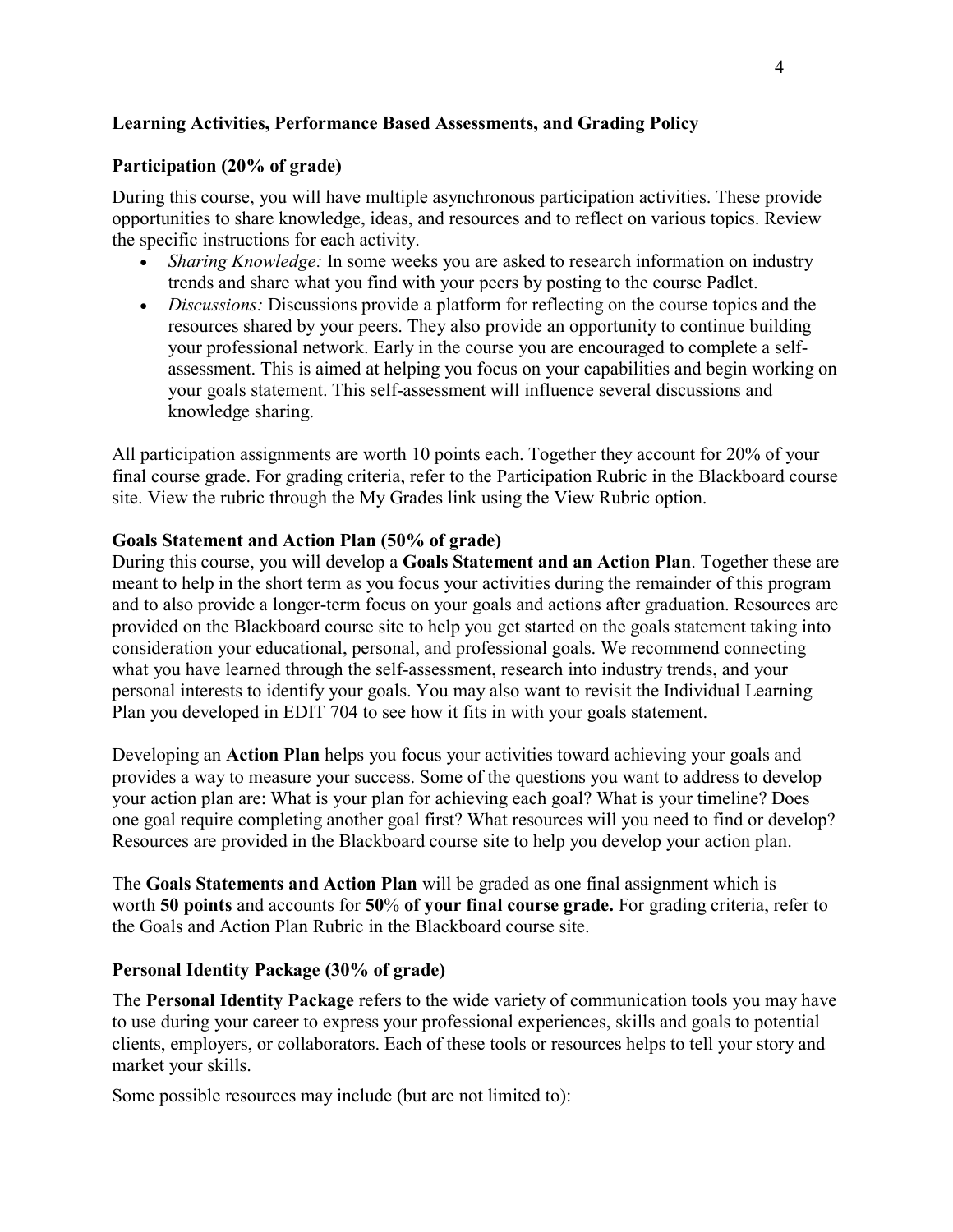- Cover Letter
- Resume/CV
- Personal Branding Plan
- Social Media Presence
- Elevator Pitch
- Personal Networking Plan
- Digital Portfolio
- Narrated Presentation of Career History or Skills
- Personal Website

Choose **one type** of resource from the Personal Identity Package to develop for this course. You should not create every resource on this list. You should choose one that is most relevant to your goals at this time.

Present your chosen resource in whatever format works best for you. This can be a document, an outline, a PowerPoint presentation, a Prezi presentation, a website, etc. You may use whichever tool and format you prefer so long as you are developing a clear element of the Personal Identity Package that is easy for your peers and instructor to review.

The **Personal Identity Package** will be graded as one final assignment which is worth **30 points** and accounts for **30% of your final course grade**. For grading criteria, refer to the Personal Identity Package Rubric. View the rubric through the My Grades link using the View Rubric option.

#### **Grading Scale**

 $A = 94-100$ ;  $A = 90-93$ ;  $B = 86-89$ ;  $B = 80-85$ ;  $C = 70-79$ ;  $F = 69$  and below

#### **Professional Dispositions**

Students are expected to exhibit professional behaviors and dispositions at all times. See <https://cehd.gmu.edu/students/polices-procedures/>

#### **Core Values Commitment**

The College of Education and Human Development is committed to collaboration, ethical leadership, innovation, research-based practice, and social justice. Students are expected to adhere to these principles.<http://cehd.gmu.edu/values/>

#### **GMU Policies and Resources for Students**

Policies

- Students must adhere to the guidelines of the George Mason University Honor Code [see] [http://catalog.gmu.edu/honor-code/\]](http://catalog.gmu.edu/honor-code/).
- Students must follow the university policy for Responsible Use of Computing [see [http://universitypolicy.gmu.edu/policies/responsible-use-of-computing/\]](http://universitypolicy.gmu.edu/policies/responsible-use-of-computing/).
- Students are responsible for the content of university communications sent to their Mason email account and are required to activate their account and check it regularly. All communication from the university, college, school, and program will be sent to students **solely** through their Mason email account.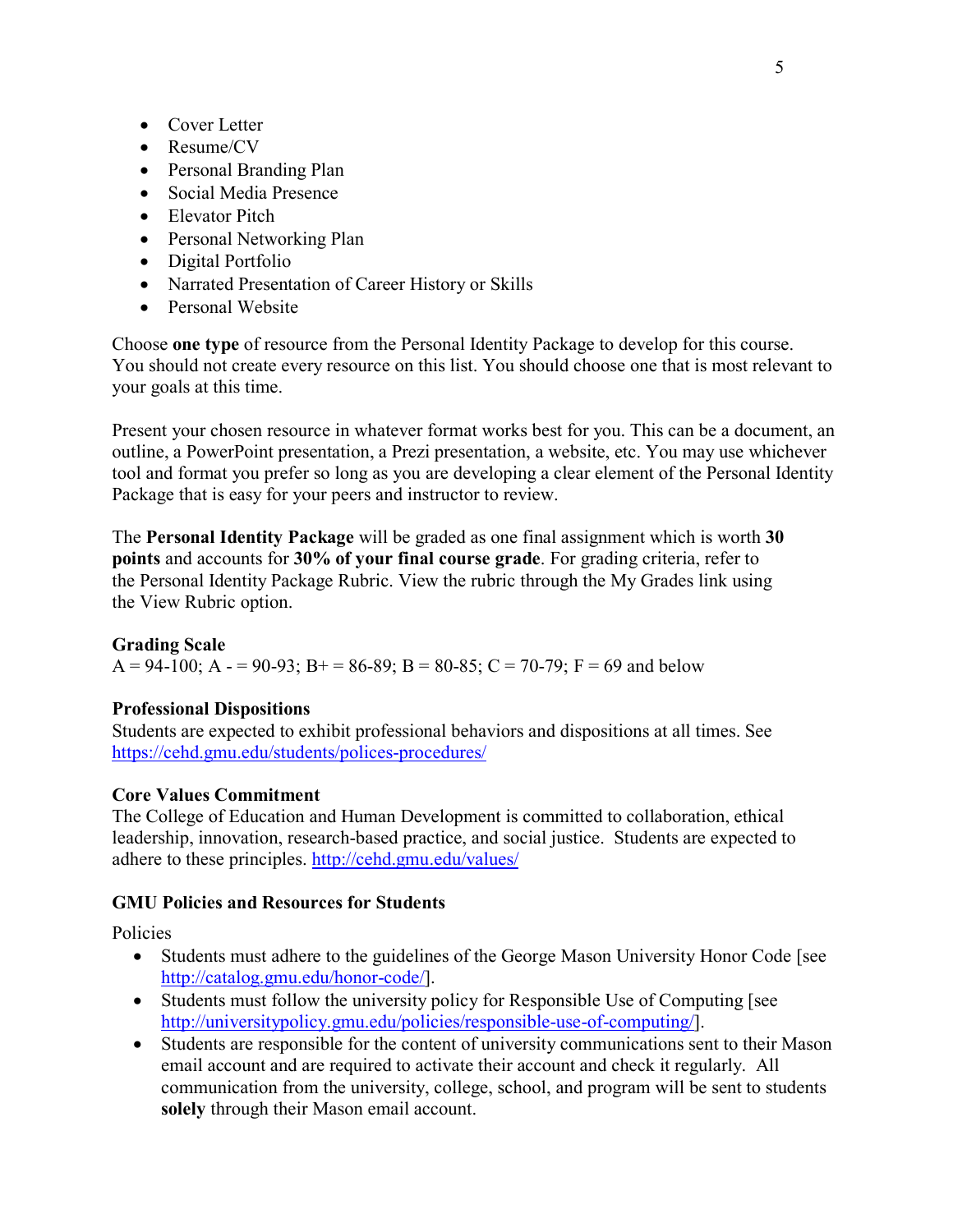- Students with disabilities who seek accommodations in a course must be registered with George Mason University Disability Services. Approved accommodations will begin at the time the written letter from Disability Services is received by the instructor (see [http://ds.gmu.edu/\)](http://ds.gmu.edu/).
- Students must silence all sound emitting devices during class unless otherwise authorized by the instructor.

Campus Resources

- Questions or concerns regarding use of Blackboard should be directed to [https://its.gmu.edu/knowledge-base/blackboard-instructional-technology-support-for](https://its.gmu.edu/knowledge-base/blackboard-instructional-technology-support-for-students/)[students/](https://its.gmu.edu/knowledge-base/blackboard-instructional-technology-support-for-students/)
- For information on student support resources on campus, see [https://ctfe.gmu.edu/teaching/student-support-](https://ctfe.gmu.edu/teaching/student-support-resources-on-campus) [resources-on-campus](https://ctfe.gmu.edu/teaching/student-support-resources-on-campus)

Notice of mandatory reporting of sexual assault, interpersonal violence, and stalking As a faculty member, I am designated as a "Responsible Employee," and must report all disclosures of sexual assault, interpersonal violence, and stalking to Mason's Title IX Coordinator per University Policy 1202. If you wish to speak with someone confidentially, please contact one of Mason's confidential resources, such as Student Support and Advocacy Center (SSAC) at 703-380-1434 or Counseling and Psychological Services (CAPS) at 703-993- 2380. You may also seek assistance from Mason's Title IX Coordinator by calling 703-993- 8730, or emailing titleix $(\partial g$ mu.edu

For additional information on the College of Education and Human Development, please visit our website<https://cehd.gmu.edu/students/>

|               | <b>WEEK   TOPIC</b>                                                                                                                                                                                                                                                                     | <b>ASSIGNMENTS</b>                                                                                                                                                   |
|---------------|-----------------------------------------------------------------------------------------------------------------------------------------------------------------------------------------------------------------------------------------------------------------------------------------|----------------------------------------------------------------------------------------------------------------------------------------------------------------------|
| 1             | The Future of Learning<br>Modernizing Learning: Building the Future<br>Learning Ecosystem, Chapters 1-5.<br>Self-assessment: ATD Talent Development<br>Capability Model<br>Explore additional Resources on Industry<br>Trends                                                           | Week 1 Assignment - Self-assessment<br>- to be completed by 11:59 PM,<br>Sunday<br>Week 1 Assignment - Knowledge<br>Sharing - to be completed by 11:59<br>PM, Sunday |
| $\mathcal{D}$ | <b>Trends in Technology and Learning</b><br><b>Sciences</b><br>Modernizing Learning: Building the Future<br>Learning Ecosystem, Chapters 6-15, read<br>two or three chapters that are interesting to<br>you<br>Review Guest Videos that are of interest to<br>$\mathcal{V}$ <i>ou</i> . | Week 2 Assignment - Knowledge<br>Sharing - to be completed by 11:59<br>PM, Sunday                                                                                    |

# **COURSE SCHEDULE**